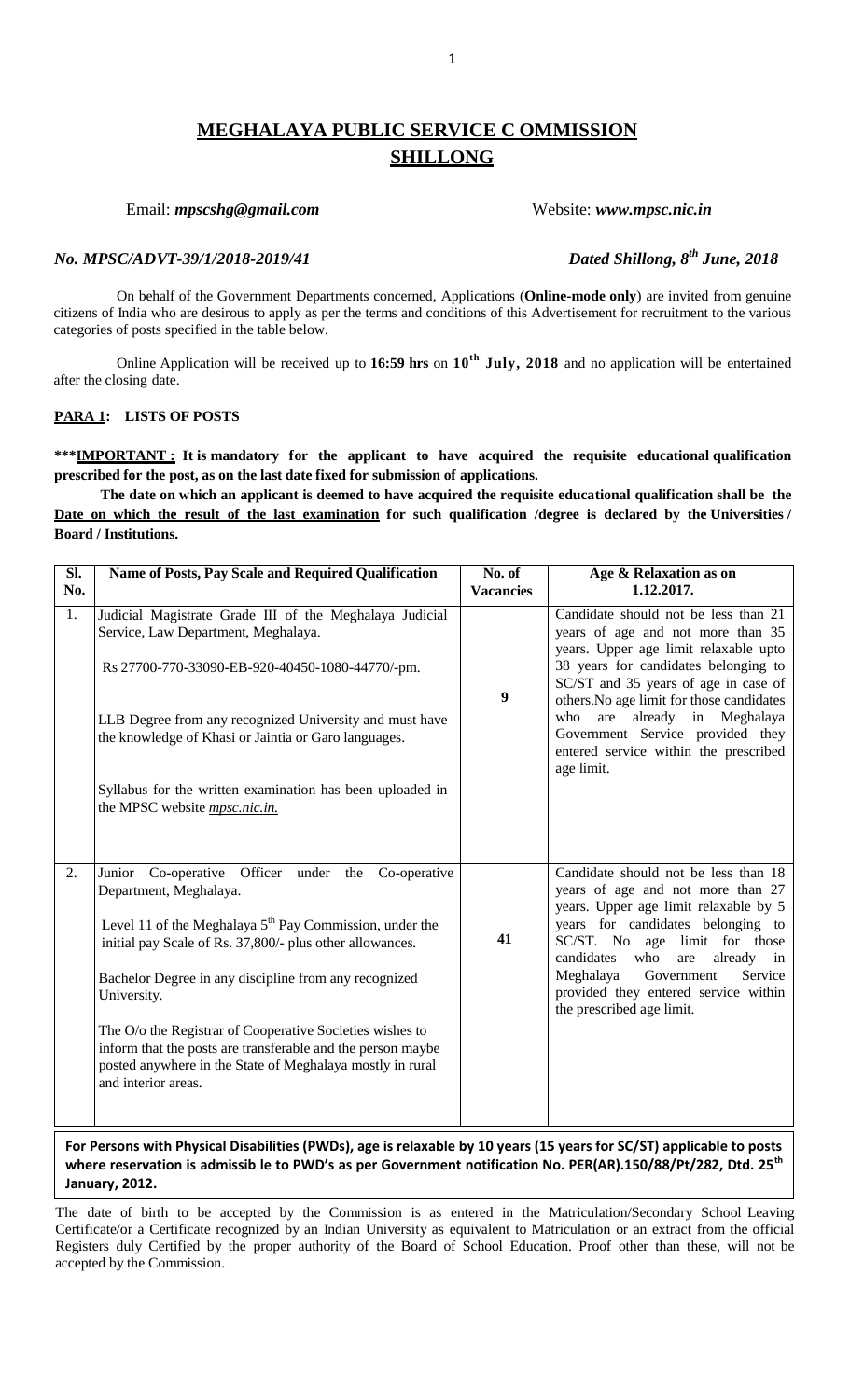### **PARA 3: FEE (Inclusive of Examination Fee) Non-Refundable**

Fee @ prescribed in the Table below is required to be paid through On-line mode only using the On-line payment gateway GRAS.

| <b>Post Description</b> | <b>Amount of Fee</b> | <b>Remarks</b>                                      |
|-------------------------|----------------------|-----------------------------------------------------|
| For post at Sl. No.1.   | 460                  | Half the rate for SC/ST who                         |
| For post at Sl. No 2.   | 360                  | are permanent resident of the<br>State of Meghalaya |

**For Persons with Physical Disabilities (PWDs). Application Fee is exempted subject to furnishing of Disability Certificate to the Commission. (as per Notification No. PER (AR). 150/88/Pt.I/43 Dated 29th April, 2015.**

#### **PARA 4: SUBMISSION OF APPLICATION**

 Candidates are to apply and submit their applications through Online mode only by clicking on the **"Online Application"** icon appearing in the MPSC website viz **www.mpsc.nic.in.** Applications received through any other mode would not be accepted and summarily rejected.

For candidates applying for the first time through Online mode, a one-time registration process is required to enable them to apply against the advertised vacancies/posts. Kindly read the instructions on the web page carefully before applying. Last date for online application is **16:59 hrs on 10 th July, 2018**.

 Candidates who have already registered with the Commission's website may log in and apply directly against the advertised vacancies/posts of their choice.

#### **Payment of Application Fees**

Candidates who wish to apply may pay the application fees using any one the following modes of payment only:-

- (a) SBI Debit cum ATM cards/Net banking of only SBI Accounts*.*
- (b) eChallan

Kindly note that payments using Credit cards of any banks and also Debit cards other than SBI accounts will not be accepted by the bank.

#### **Payment via Debit cum ATM card/Net-banking:-**

Debit cum ATM cards/ Net-banking of only State Bank of India's account holders are accepted for payment of fees through this mode. Please select *e-Payment (Internet Banking including SBI Debit Card)* and to select State Bank of India in the Meghalaya Payment Portal page and proceed for payment.

#### **Cash Payment at any branch of SBI:-**

**Candidates who do not have an account with SBI may opt for Cash payments at any of the branches of SBI. For cash payments, please select** *Payment across Bank Counter.* **Fill in the required details, an eChallan will be generated. Take a printout of the eChallan and make the required payment at any branch of SBI.**

Kindly note that an additional amount in the form of Banks commission may be applicable depending upon the mode of payment.

#### **The amount once deposited shall not be refundable or adjusted against any other purpose.**

 In case of any problem being faced in the processing of the online application, applicants can contact the Office of the Meghalaya Public Service Commission directly in person or e-mail at **[mpscshg@gmail.com](mailto:mpscshg@gmail.com)** along with their phone number.

#### **PARA 5: INSTRUCTIONS**

I. Applicants are advised to apply well in advance without waiting for the closing date .

II. Meghalaya State Government Employees will also have to apply through Online mode only. Such applicants must upload a **NO OBJECTION CERTIFICATE duly signed by the Controlling Officer** indicating also the **"Application Code"** generated by the MPSC portal **and also the "Name of Post"** applied for, in a single file either in .pdf/ .jpg or .png file extension and the file size should not exceed 1 MB and should be legible when a printout is taken. The NOC maybe uploaded by clicking on the **Upload NOC link**. The NOC must be strictly uploaded on or before the last date of receipt of applications after which the link will automatically be disabled.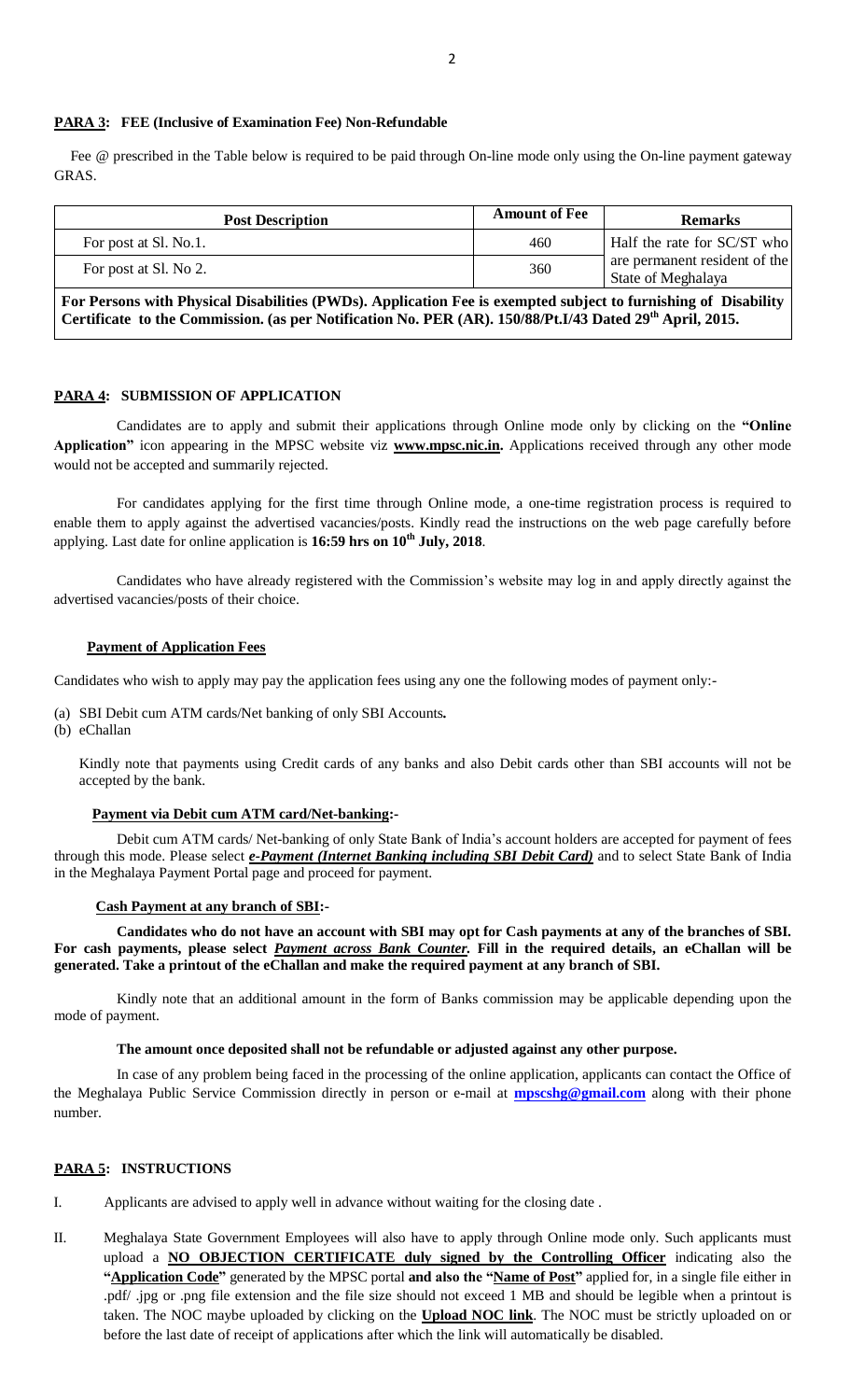**NOTE:** Candidates who wish to apply for more than one post should upload separate NOCs for each post and follow the above instructions for uploading the same.

III. Candidate must appear for Written Test/Interview at his/her own expenses.

 *Admission at all stages of the recruitment process for which the candidates are admitted by the Commission will be purely provisional and is subject to satisfying the prescribed eligibility conditions. If, on verification at any stage of the recruitment process, it is found that applicants/candidates do not fulfill any of the eligibility conditions, their candidature for the post will automatically be cancelled by the Commission without notice.*

#### **PARA 6: RESERVATION OF VACANCIES**

As per Reservation Policy issued by the State Government of Meghalaya.

# **PARA 7: COMMISSION'S DECISION ON ELIGIBILITY OF CANDIDATES**

Only preliminary scrutiny of the applications and other aspects will be undertaken before proceeding to the next stage of the recruitment and therefore, the acceptance of candidature will only be provisional. Candidates are advised to carefully go through the eligibility criteria prescribed for each post such as educational qualification, age, physical standards etc. and satisfy themselves that they are eligible for the posts, before applying. **After such scrutiny a "Proposed** Rejection/Ineligibility List" shall be published and hosted in the Commission's website as well as in the Notice Board of the M.P.S.C Office/Cells. A candidate is allowed 15 days time to file representat ion against such proposed **Rejection.** Copies of supporting documents will be sought only from those candidates who qualify for the Personal Interview. When detailed scrutiny is finally undertaken, if any claim made in the application is not found substantiated the candidature will be cancelled and the Commission's decision in this regard shall be final. **Candidates who have not fulfill the requisite qualification as on the last date of receipt of application will not be eligible to apply the posts.**

#### **PARA 8: METHOD OF SELECTION**

 The final selection/ recommendation of suitable candidates against the vacancies notified in this Advertisement shall be made by the Commission through any of the following processes.

- **1.** Typing Speed, English Composition and Stenography Test, in recruitment to post of Typist and Stenographer (All Grades) as the case may be.
- 2. I. Written Examination (Where syllabus has been provided by concerned Department)  $\Longrightarrow$  Personal Interview.
	- II. Screening Test  $\Longrightarrow$  Personal Interview
	- III. Screening Practical Test 
	ightarrow Personal Interview
	- IV. Preliminary Screening Test  $\Longrightarrow$  Main Examination  $\Longrightarrow$  Personal Interview
	- V. Physical Efficiency Test  $\implies$ Preliminary Screening Test  $\implies$ Main Examination  $\implies$ Personal Interview.
	- VI. Any other method as may be adopted by the Commission.

## **\*\*\*\*It will be the discretion of the Commission to cancel any processes mentioned above if found that illegal/unfair means have been adopted during the conduct of the recruitment process.**

I(a)- **Written Examination**- This shall be mandatory in respect of recruitments to posts where the Service Rules has specifically prescribed the conduct of such examinations. In such cases, the subjects, syllabus, total marks and pattern of examination shall be as notified by the concerned Government Department under such Rules.

II(b)- **Screening Test**- This shall be applied /conducted by the Commission in respect of all recruitments to those posts where the method of selection/Syllabus has not been prescribed by the Service Rules. The objective of the test is to shortlist the number of eligible candidates in recruitments where the number of candidates is disproportionately large compared to the available vacancies.

III(c)- **Screening Practical Test**- This shall be applied/conducted by the Commission in respect of all recruitments to those posts where the method of Skill Test has not been prescribed by the Service Rules.

IV(d)- **Preliminary Test**- The Commission may, at its discretion, decide to hold Preliminary Test in those categories of recruitment where the number of candidates disproportionately large compared to the notified vacancies **or** may hold the Preliminary Test as per requirement in the syllabus provided by the department concerned.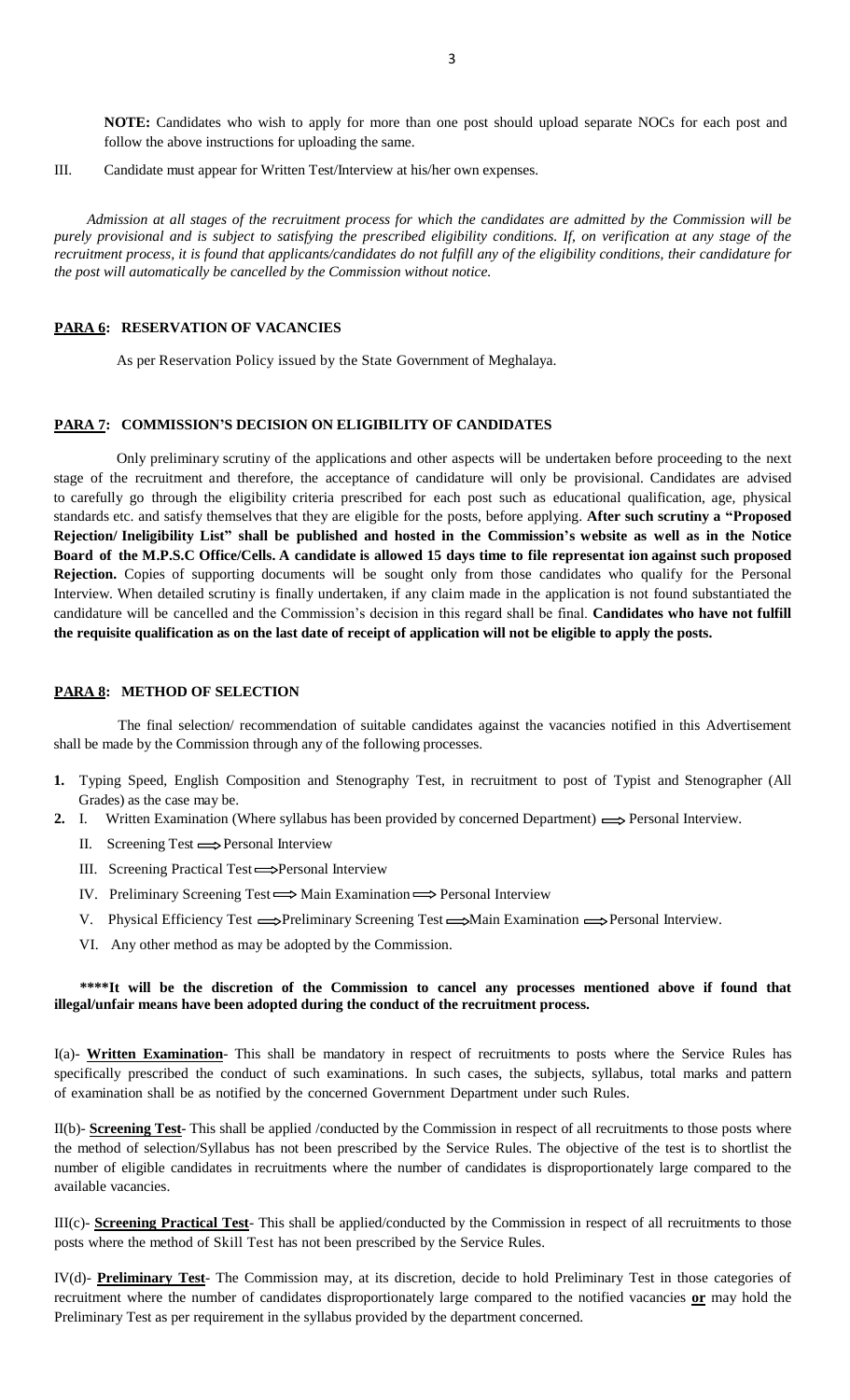V(g)- **Personal Interview**- On the result of such Screening Test/ Screening Practical Test/ Written Examination, the Commission shall call such number of candidates as it may think appropriate to appear for the Personal Interviews. The principle/policy followed is as per decision made by the Commission on  $28^{th}$  July, 2017 with variation from 1:10 to 1:2.5 depending on the number of posts advertised.

VI(e)- **Main Examination**- On the basis of such Preliminary Tests, the number of candidates who shall be called to appear for the Main Examination shall not be more than 10(ten) times the number of vacancies declared.

VII(f)- **Physical Efficiency Test (PET)-** Wherever required and prescribed by the Service Rules shall be conducted by the Commission assisted by a Medical Board duly constituted for the purpose, in accordance with the norms/standards and such specification as prescribed under such Rules.

**\*\*\*Only candidates who have produced all the required documents in the original relating to their educational qualification, date of birth, caste, community and other certificates wherever required and prescribed by Rules will be deemed qualified to be called for Personal Interview.**

## **Multiple Choice OMR based Test-**

Screening Tests or Preliminary Screening Tests, where decided to be held, shall be Multiple Choice OMR based Tests. The subjects for the Multiple Choice OMR based Tests shall be as follows:-

- (i) **General English** Marks to be specified as per the standard and qualification for the post.
- (ii) **General Awareness & Aptitude Test** Marks to be specified as per the standard and qualification for the post .

(iii) **Arithmetic/Mathematics** – Marks to be specified as per the standard and qualification for the post for the post.

- (iv) **For Technical post** relevant subjects will be included Marks to be specified as per the standard and qualification for the post
- (v) **Any other subject to be included as per the standard and qualification for the post.**

# **Essay Type Test** –

Written Examination/Main Examination where decided to be held shall be of Essay Typed. The subjects to be notified for such essay typed examination shall be strictly as per the syllabus forwarded by concerned department for the said post.

# **PARA 9: DEBARMENT**

(a) Candidates should make sure of their eligibility for the post applied for and that the declaration made by them in the format of application regarding their eligibility is correct in all respects. Any candidate furnishing incorrect information or making false declaration regarding his/her eligibility at any stage or suppressing any information is liable TO BE DEBARRED FROM APPEARING FOR ANY OF THE EXAMINATIONS CONDUCTED BY THE COMMISSION, and summarily rejection of their candidature for this recruitment.

(b) The Commission is vested with the constitutional duty of conducting recruitment and selection as per rules duly maintaining utmost secrecy and confidentially in this process and any attempt by anyone causing or likely to cause breach of this constitutional duty in such manner or by such action as to violate or likely to violate the fair practices followed and ensured by the Commission will be sufficient cause for rendering such questionable means as ground for debarment.

(c) If any candidate is or has been found impersonating or procuring impersonation by any person or resorting to any other irregular or improper means in connection with his/her candidature for selection or obtaining support of candidature by any means, such a candidate may in addition to rendering himself/herself liable to criminal prosecution, will be liable to be debarred permanently from any exam or selection held by the Meghalaya Public Service Commission.

Secretary, Meghalaya Public Service Commission, Shillong.